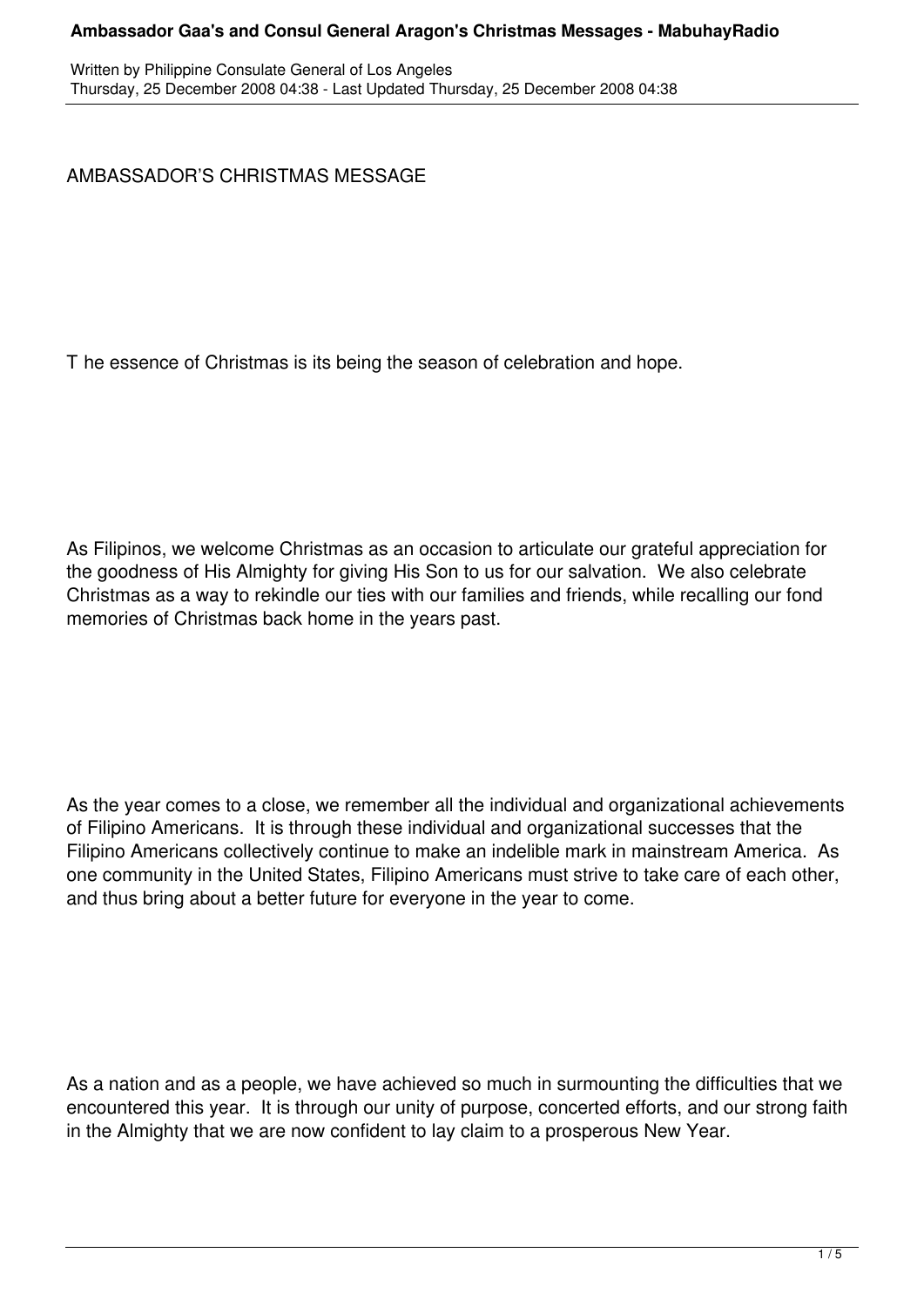Written by Philippine Consulate General of Los Angeles Thursday, 25 December 2008 04:38 - Last Updated Thursday, 25 December 2008 04:38

My wife Linda and the officers and staff of the Philippine Embassy in Washington, D.C., join all Filipinos and Filipino Americans in spreading the spirit of Christmas in the United States and the rest of the world.

It is in our celebration and in our anticipation of a bright tomorrow that the spirit of Christmas lives on.

Maligayang Pasko at Manigong Bagong Taon sa inyong lahat!

(Original Signed)

WILLY C. GAA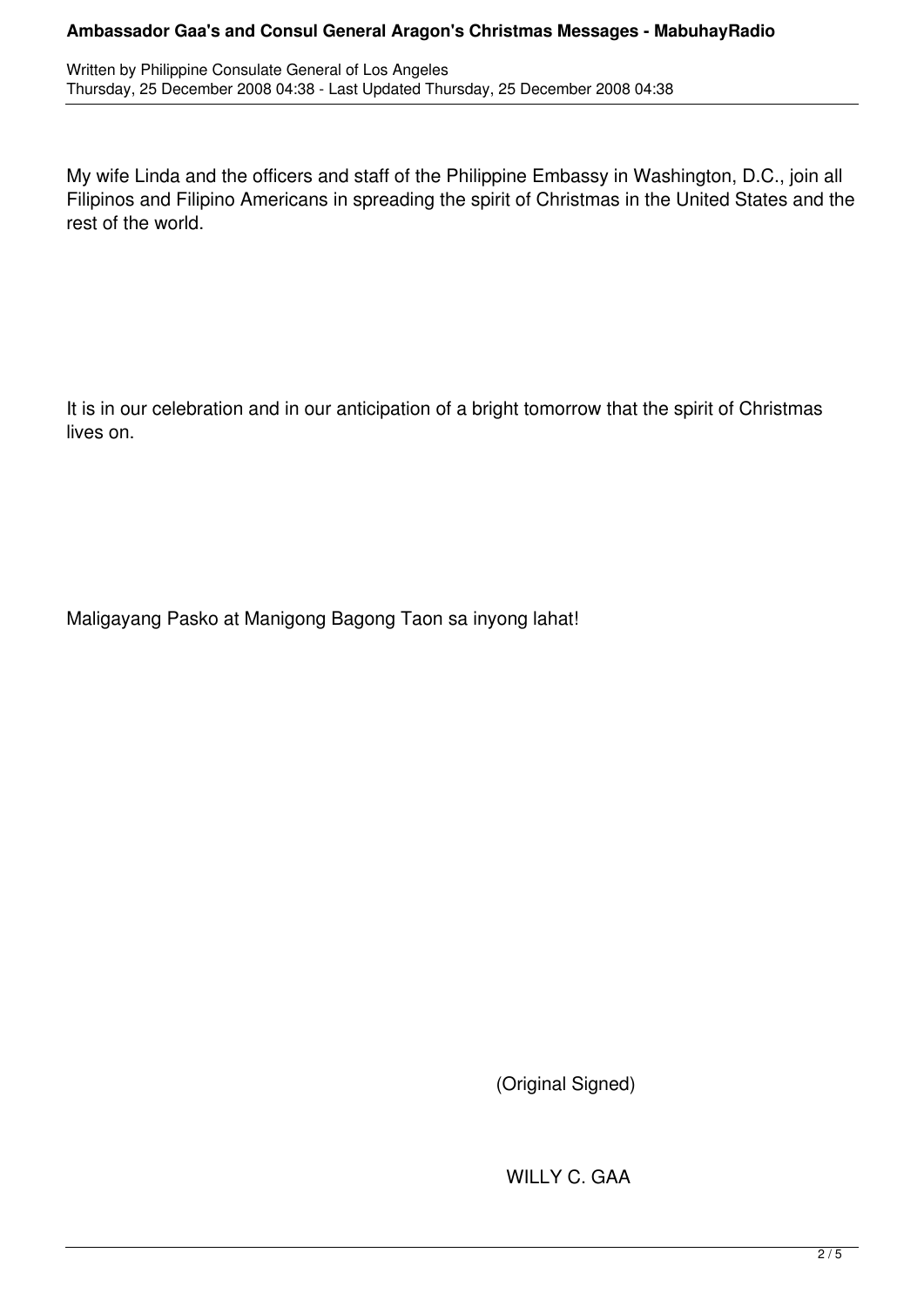Written by Philippine Consulate General of Los Angeles Thursday, 25 December 2008 04:38 - Last Updated Thursday, 25 December 2008 04:38

Ambassador

Washington D.C.

December 25, 2008

\* \* \* \* \*

# CONSUL GENERAL'S CHRISTMAS MESSAGE

I am happy to extend the Yuletide Greetings to all Filipinos in Southern California, Southern Nevada, Arizona, New Mexico and Texas, with all the cheers and blessings of the Advent Season.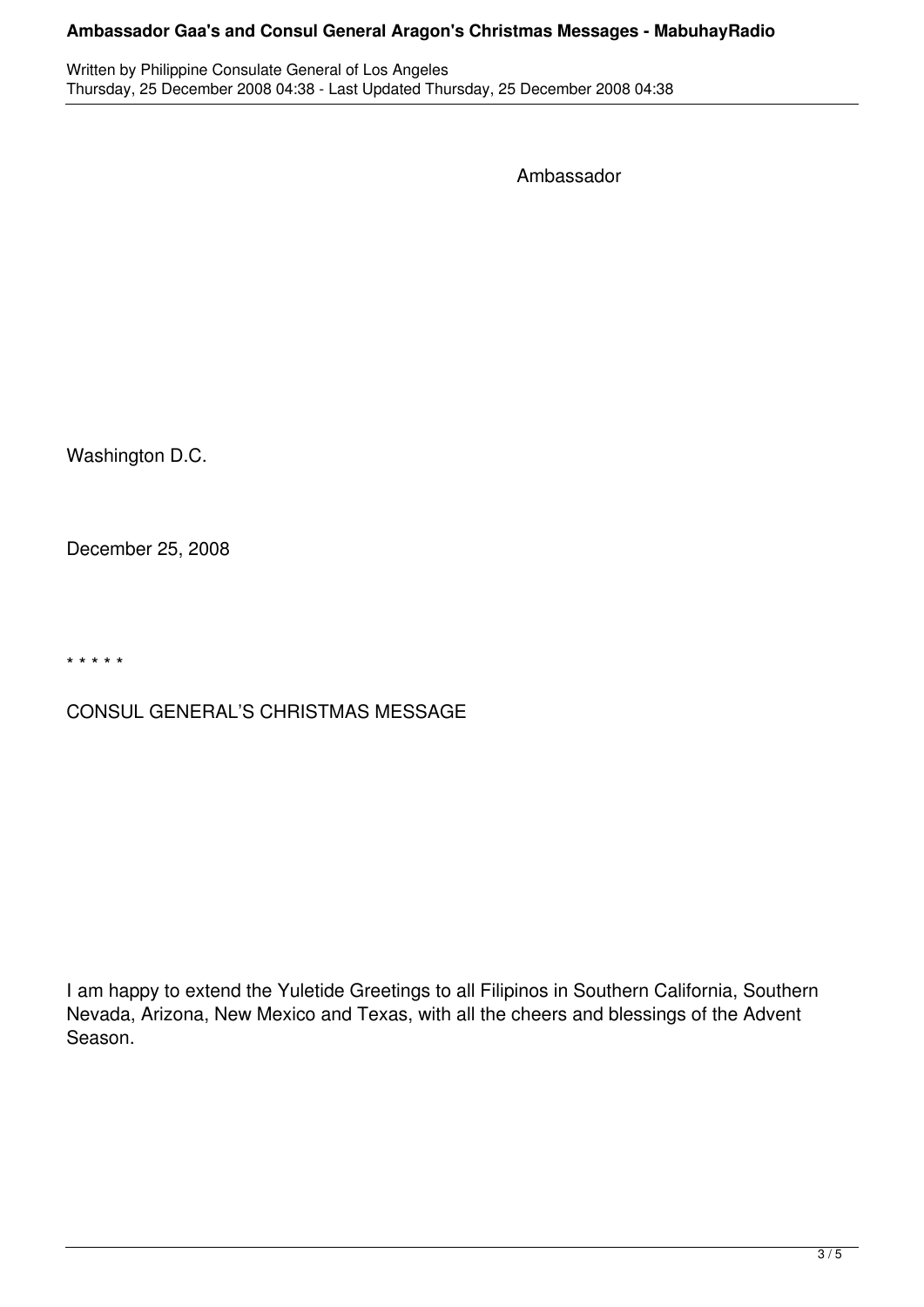Written by Philippine Consulate General of Los Angeles Thursday, 25 December 2008 04:38 - Last Updated Thursday, 25 December 2008 04:38

After another year of earnest striving in America, it behooves us Filipinos to reunite with our families and kababayans and celebrate the holidays with our unique brand of the spirit of the Season. I am confident that with our continued bayanihan to improve the common welfare of fellow Filipinos in America, the Yuletide season will bless us with more success, goodwill and prestige in the years to come.

Allow me to greet you and your families a hearty Maligayang Pasko at Manigong Bagong Taon!

(Original Signed)

MARY JO A. BERNARDO ARAGON

Consul General